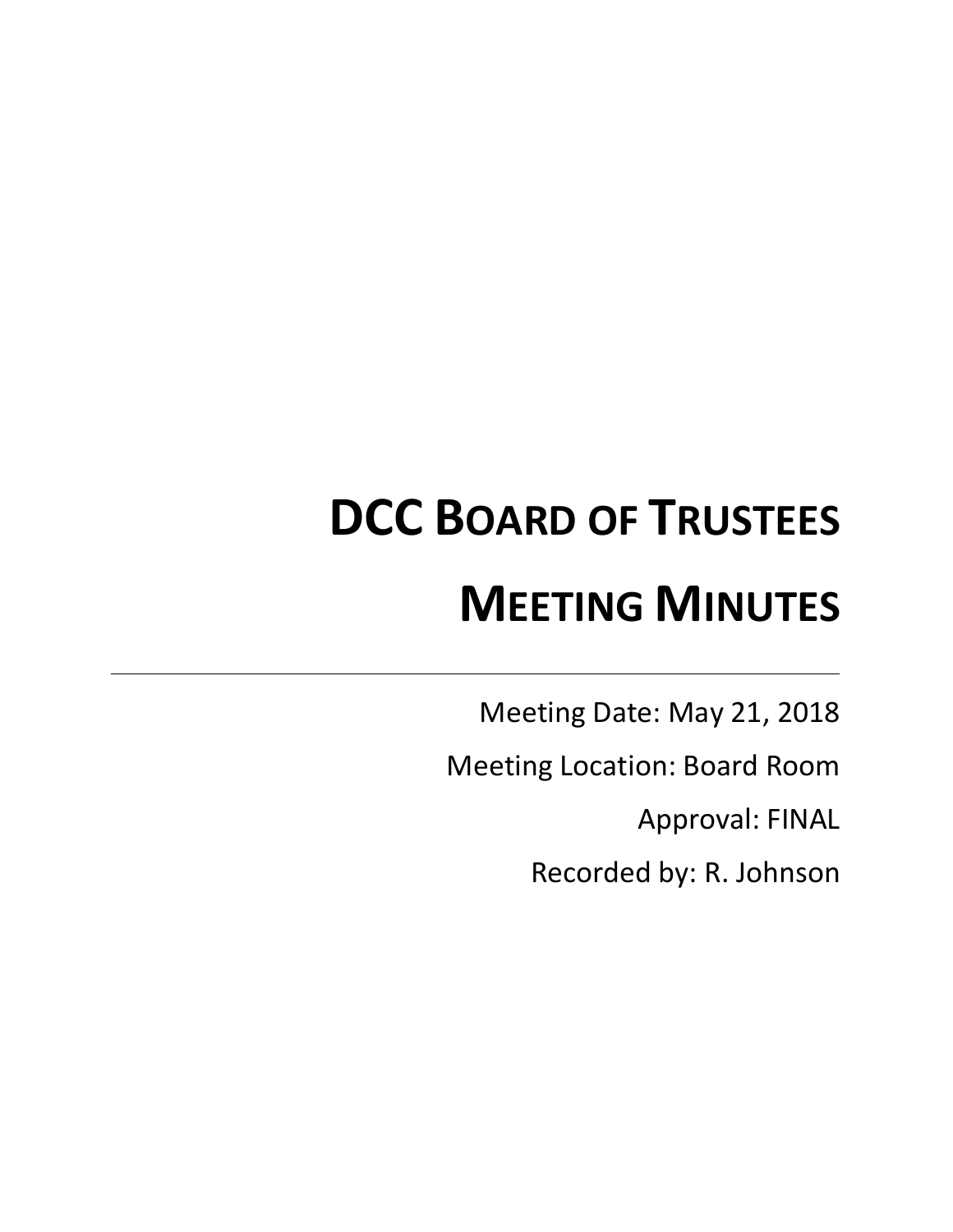Dawson Community College Board of Trustees Meeting May 21, 2018

Chad Knudson, Chairman **Darla Handran, Vice Chairman** 

# **Attendance**

| <b>Name</b>                      | <b>Title</b>                        | Organization                 | Present   |
|----------------------------------|-------------------------------------|------------------------------|-----------|
| Chad Knudson                     | Chairman                            | <b>DCC Board of Trustees</b> | Yes       |
| <b>Bob Stanhope</b>              | Vice Chairman                       | <b>DCC Board of Trustees</b> | <b>No</b> |
| Kathleen Fritsch                 | Trustee                             | <b>DCC Board of Trustees</b> | <b>No</b> |
| Darla Handran                    | Trustee                             | <b>DCC Board of Trustees</b> | Yes       |
| <b>Rich Rowe</b>                 | Trustee                             | <b>DCC Board of Trustees</b> | Yes       |
| MaryAnn Vester                   | Trustee                             | <b>DCC Board of Trustees</b> | Yes       |
| Mike Wilondek                    | Trustee                             | <b>DCC Board of Trustees</b> | Yes       |
| Scott Mickelsen                  | President                           | Dawson Community College     | Yes       |
| Traci Masau                      | Interim Vice President -            | Dawson Community College     | Yes       |
|                                  | <b>Academic and Student Affairs</b> |                              |           |
|                                  |                                     |                              |           |
| <b>Community Members Present</b> |                                     |                              |           |
| Suela Cela                       |                                     | <b>DCC</b>                   |           |
| Jamie Ausk Crisafulli            |                                     | Ranger Review                |           |
| <b>Jody Daugherty</b>            |                                     | <b>Eide Bailly</b>           |           |
| <b>Holly Dershem-Bruce</b>       |                                     | <b>GFT</b>                   |           |
| Elizabeth Determan               |                                     | <b>DCC</b>                   |           |
| Paul Hopfauf                     |                                     | Glendive                     |           |
| Jennifer King                    |                                     | <b>DCC</b>                   |           |
| Karen Ryan                       |                                     | Glendive                     |           |
| Oliva Vester                     |                                     | <b>DCC</b>                   |           |
| Leslie Weldon                    |                                     | <b>DCC</b>                   |           |

\_\_\_\_\_\_\_\_\_\_\_\_\_\_\_\_\_\_\_\_\_\_\_\_\_\_\_\_\_\_\_\_\_\_ \_\_\_\_\_\_\_\_\_\_\_\_\_\_\_\_\_\_\_\_\_\_\_\_\_\_\_\_\_\_\_\_\_\_\_\_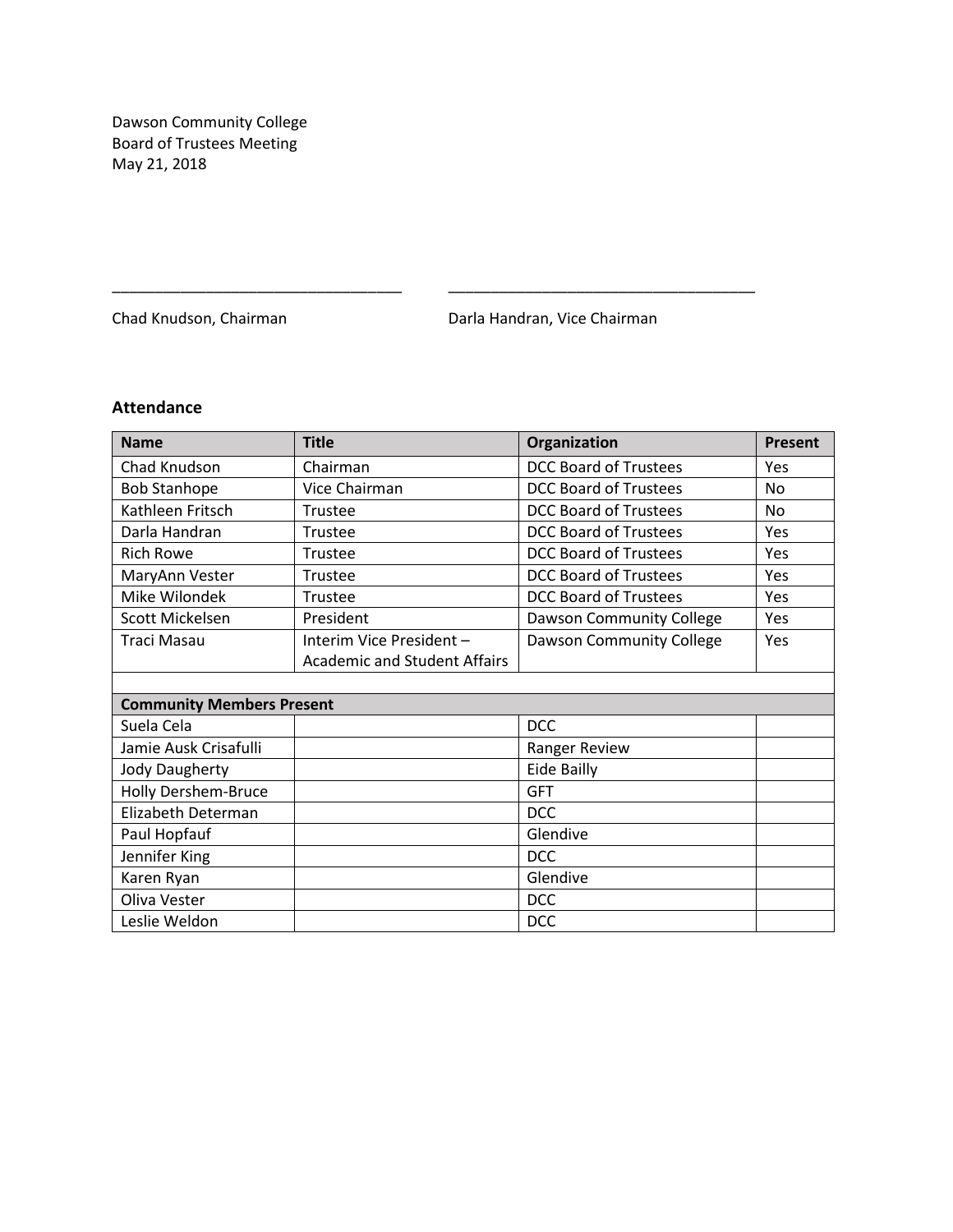**Dawson Community College Board of Trustees Minutes of the Regular Board Meeting DCC Board Room Monday, May 21, 2018–5:30 p.m. Recorded by Randi Johnson**

#### **The meeting was called to order by Chairman Knudson at 5:30 p.m.**

#### **Correspondence**

 President Mickelsen reviewed letters received from President Emeritus Don Kettner and Mr. Bob Carr regarding graduation ceremonies.

#### **Minutes**

- Trustees Handran/Vester moved/seconded to approve the minutes of the April 23, 2018 meeting. There was no discussion.
	- o **Motion carried unanimously.**

#### Presentation of FY2017 Audit

The FY2017 Audit was reviewed by Ms. Jodi Daugherty, audit partner at Eide Bailly. On behalf of Eide Bailly, she thanked the Board for the opportunity to provide audit services. The audit and its findings were reviewed. Lengthy discussion followed regarding the findings and the processes the College has implemented to correct the deficiency and material weaknesses in internal controls. Chairman Knudson called for public comment. There was none. The Board thanked Ms. Daugherty for her presentation.

#### **Reports:**

#### **President**

President Mickelsen reviewed his report. He announced the 2018 Gala fundraising event will be held June 8 at the Toepke Center. President Mickelsen reviewed the NWCCU Mid-Cycle Report much of which regarded program review and student assessment. Several Trustees expressed their concerns about the report. President Mickelsen noted there is work to be done in the next three years. Discussion followed.

#### Finance Committee

Minutes of the last meeting were reviewed. The Committee expressed its disappointment in the audit and requested greater transparency and improved communication from administration. Going forward, a reconciliations report will be provided to the Committee each month. Discussion followed.

Chairman Knudson asked for clarification regarding meal cards. At this time, no changes will be made to the meal plan; however, students will have the option of purchasing a separate auxiliary card

The Trustees reviewed the list of vouchers.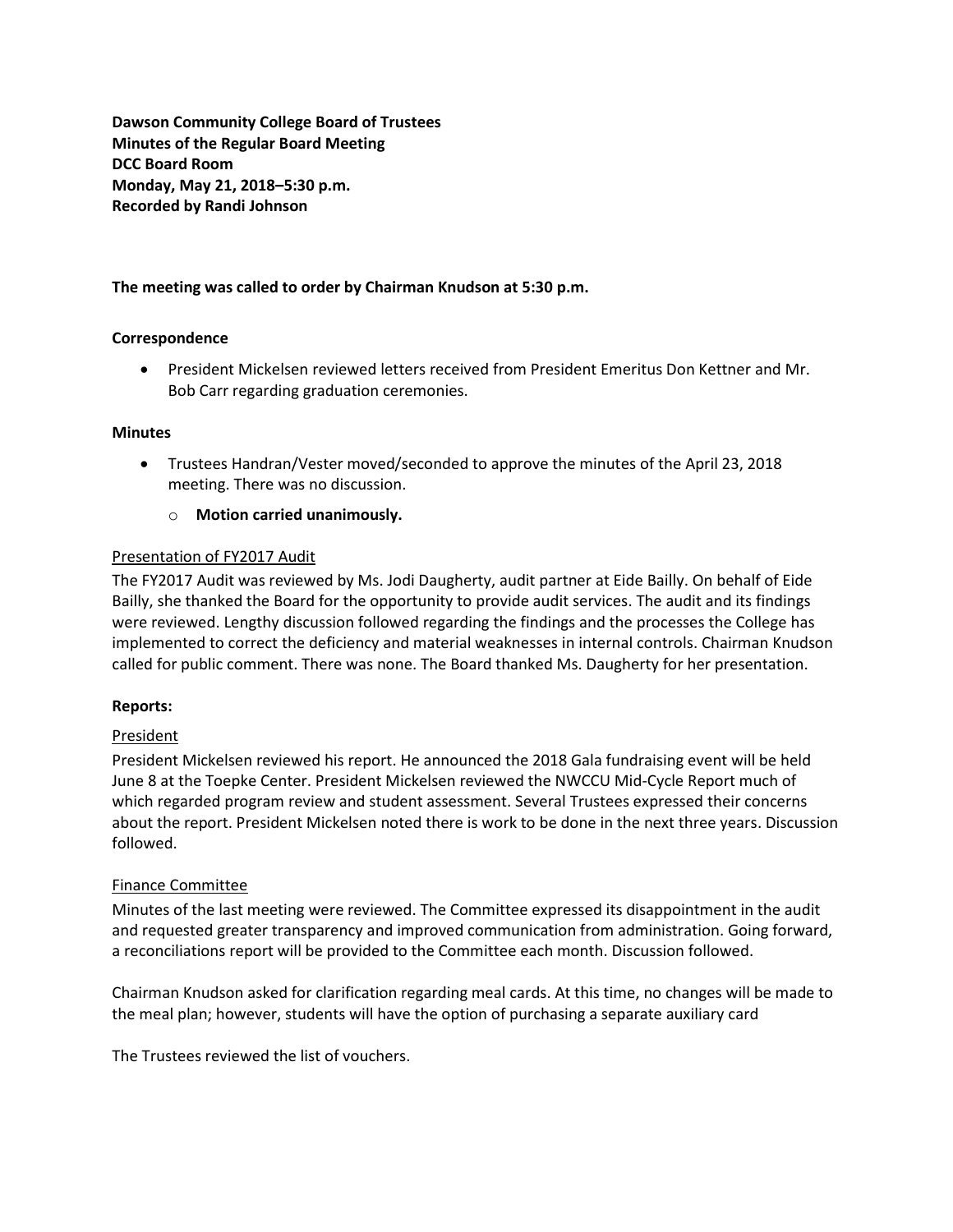# HR Committee

Chairman Knudson reviewed the minutes of the last meeting. Ms. Weldon stated a Financial Aid Director has been hired and will be on campus June 18. Chairman Knudson asked about the search for an IT Director. Ms. Weldon noted the search continues. Geographic location, salaries, and finding people with the right skill sets are some of the challenges that factor into filling open positions. Discussion followed.

Chairman Knudson called for public comment. There was none.

#### **Consent Items**

- Trustees Handran/Rowe moved/seconded to approve the vouchers and the HR report. There was no discussion.
	- o **Motion carried unanimously.**

#### **New Business**

#### Oath of Office

 Chairman Knudson administered the Oath of Office to Darla Handran, Rich Rowe and MaryAnn Vester.

#### Board Reorganization

- Trustees Wilondek/Rowe moved/seconded to nominate Chad Knudson for the position of Board Chair. Chairman Knudson stated he is pleased to serve another term as Chair; however, he strongly urged other Trustees to consider serving in this position in the future.
	- o **Motion carried unanimously.**
- Trustees Rowe/Knudson moved/seconded to nominate Darla Handran for the position of Board Vice Chair. There was no discussion.
	- o **Motion carried unanimously.**
- Trustees Rowe/Vester moved/seconded to nominate Darla Handran, Bob Stanhope and Mike Wilondek as members of the Finance Committee. There was no discussion.
	- o **Motion carried unanimously.**
- Trustees Handran/Wilondek moved/seconded to nominate Kathleen Fritsch and Chad Knudson as members of the Policy Committee. There was no discussion.
	- o **Motion carried unanimously.**
- Trustees Wilondek/Handran moved/seconded to nominate Rich Rowe and MaryAnn Vester as members of the HR Committee. There was no discussion.
	- o **Motion carried unanimously.**